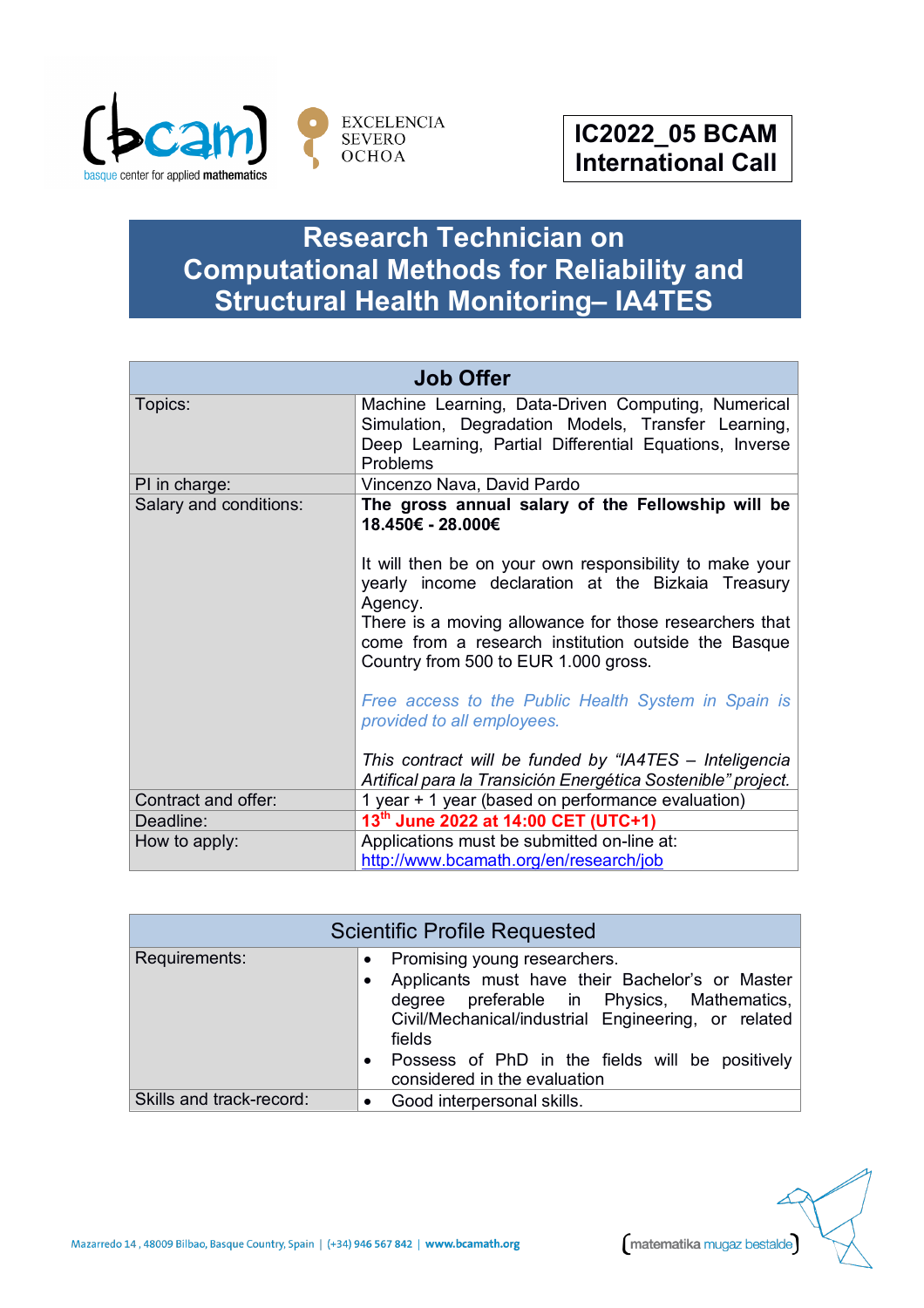

|                            | A proven track record in quality research, as<br>$\bullet$<br>evidenced by research publications in top scientific<br>journals and conferences.<br>Demonstrated ability to work independently and as<br>part of a collaborative research team.<br>Ability to present and publish research outcomes in<br>spoken (talks) and written (papers) form.<br>Ability to effectively communicate and present<br>research ideas to researchers and stakeholders with<br>different backgrounds.<br>Fluency in spoken and written English. |
|----------------------------|---------------------------------------------------------------------------------------------------------------------------------------------------------------------------------------------------------------------------------------------------------------------------------------------------------------------------------------------------------------------------------------------------------------------------------------------------------------------------------------------------------------------------------|
| <b>Scientific Profile:</b> | The preferred candidate will have:<br>Background in inverse problems.<br>Background in reliability modelling applied<br>to<br>structural mechanics.<br>Experience in treatment and simulation of time series.<br>Good programming skills in Python and R.<br>Interest and disposition to work in interdisciplinary<br>groups.                                                                                                                                                                                                   |

| <b>Application and Selection Process</b> |                                                                                                                                                                                                                                                    |
|------------------------------------------|----------------------------------------------------------------------------------------------------------------------------------------------------------------------------------------------------------------------------------------------------|
| <b>Formal Requirements:</b>              | The selected candidate must have applied before the<br>application deadline online at the<br>webpage<br>http://www.bcamath.org/en/research/job                                                                                                     |
|                                          | The candidates that do not fulfil the mandatory<br>requirements will not be evaluated with respect to their<br>scientific profile. Additional documents could be<br>requested during the evaluation process so as to check<br>this fulfilment.     |
| Application:                             | Required documents:<br>CV.<br>• Letter of interest<br>2 recommendation letters (desirable)<br>٠                                                                                                                                                    |
| Evaluation:                              | Based on the provided application documents of each<br>candidate, the evaluation committee will evaluate<br>qualitatively: the adaption of the previous training and<br>career to the offered profile, the letter of interest and other<br>merits. |